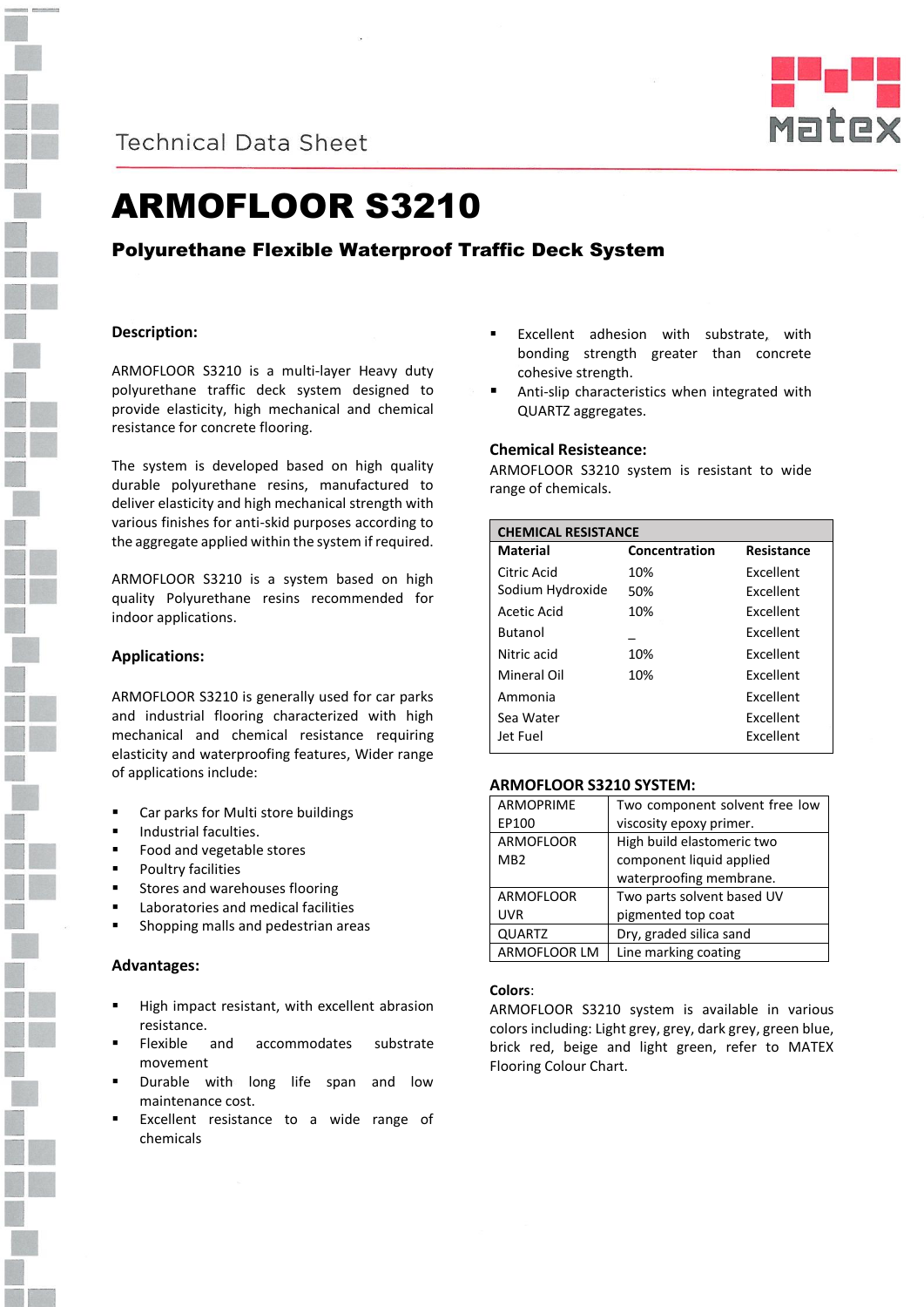# ARMOFLOOR S3210

#### **Application Thickness:**

**ARMOFLOOR S3210 with ARMOFLOOR UVR Topcoat can be applied in the following thinness to achieve desired results:**

| PRIMER               | <b>ARMOPRIME</b><br>E100            | 100-150 micron      |
|----------------------|-------------------------------------|---------------------|
| <b>Base Coat</b>     | <b>ARMOFLOOR</b><br>MB <sub>2</sub> | 500 micron          |
| Aggregate            | <b>QUARTZ</b>                       | 1-2 $\text{Kg/m}^2$ |
| Intermediate Laver   | ARMOFLOOR<br>MB <sub>2</sub>        | 250 micron          |
| <b>UV Protection</b> | ARMOFLOOR<br>UVR                    | 100-150 micron      |
| Line Marking         | <b>ARMOFLOOR</b><br>LM              | As per drawing      |

**Average thickness of the above system will vary between 1000-1500 micron, depending of aggregate application.**

### **Instructions for Use:**

#### **Surface Preparation:**

All surfaces should be sound, clean, dry and free from loose material, efflorescence, laitance, curing compounds, dirt, oil and grease. Concrete floors should be fully cured.

The right surface preparation will ensure proper bonding between the screed and the substrate. It is always recommended to prepare the floor utilizing mechanical preparation method: Grinding, captive blasting, sand blasting. If the substrate is restricted to access, utilise preparation by handy mechanical tools. Perform repairs to cracks, levelling of floor; voids filling by means of LAVAPOXY Epoxy based repair products.

#### **Mixing:**

ARMOFLOOR S3210 products are mixed mechanically with low speed drill mixer fitted with suitable paddle. To prepare the mix, add the contents of Part B (hardener) to Part A (base) container, and mix for minimum of 3 minutes till obtaining a homogeneous mix. Do not mix partially the base and the hardener. Mix the complete kit at a time.

#### **Application**:

#### **Priming:**

Apply a rich coat of ARMOPRIME EP100 to the substrate prior to application of subsequent layers; the prime can be applied in a spread rate of  $7-9$  m<sup>2</sup>/Ltr. depending on substrate porosity.

#### **Base Coat:**

Within 6-24 hours form application of primer, apply a layer of ARMOFLOOR MB2 with a nominal thickness of 500 microns, While the coat is still tacky, broadcast the QUARTZ at rate of 1-2 Kg per square meter to achieve anti-slip properties.

#### **Intermediate Layer:**

After 24 hours, swipe the excess aggregates and clean the surface properly, apply a coat of ARMOFLOOR MB2 at a rate of 250 microns per sqm.

#### **Top Coat:**

Flooring areas having direct exposure to sun light apply protective coat of ARMOFLOOR UVR at a thickness of 100 micron. Interior areas do not require application of ARMOFLOOR UVR.

Allow the system to cure for at least 3 days then apply line marking to the drawings utilizing ARMOFLOOR LM.

#### **Packaging:**

ARMOFLOOR S3210 System is available as:

| ARMOPRIME EP100 | 15 Liter Kit    |
|-----------------|-----------------|
| ARMOFLOOR MB2   | 15 Liter Kit    |
| ARMOFLOOR UVR   | 15 Liter Kit    |
| QUARTZ          | 25 Kg Bag       |
| ARMOFLOOR LM    | 20 Kg Metal Can |

#### **Technical Properties**

## **ARMOPRIME EP100**

| <b>PROPERTIES</b>    | <b>RESULTS</b>         |
|----------------------|------------------------|
| Appearance           | <b>Fluid Liquid</b>    |
| Density              | $1.05 \pm 5\%$ Kg./Lt. |
| Compressive Strength | 70 N / $mm2$           |
|                      | Greater than cohesive  |
| Bonding strength     | strength of concrete   |
|                      | substrate              |
| Dry Residual         | 100%                   |